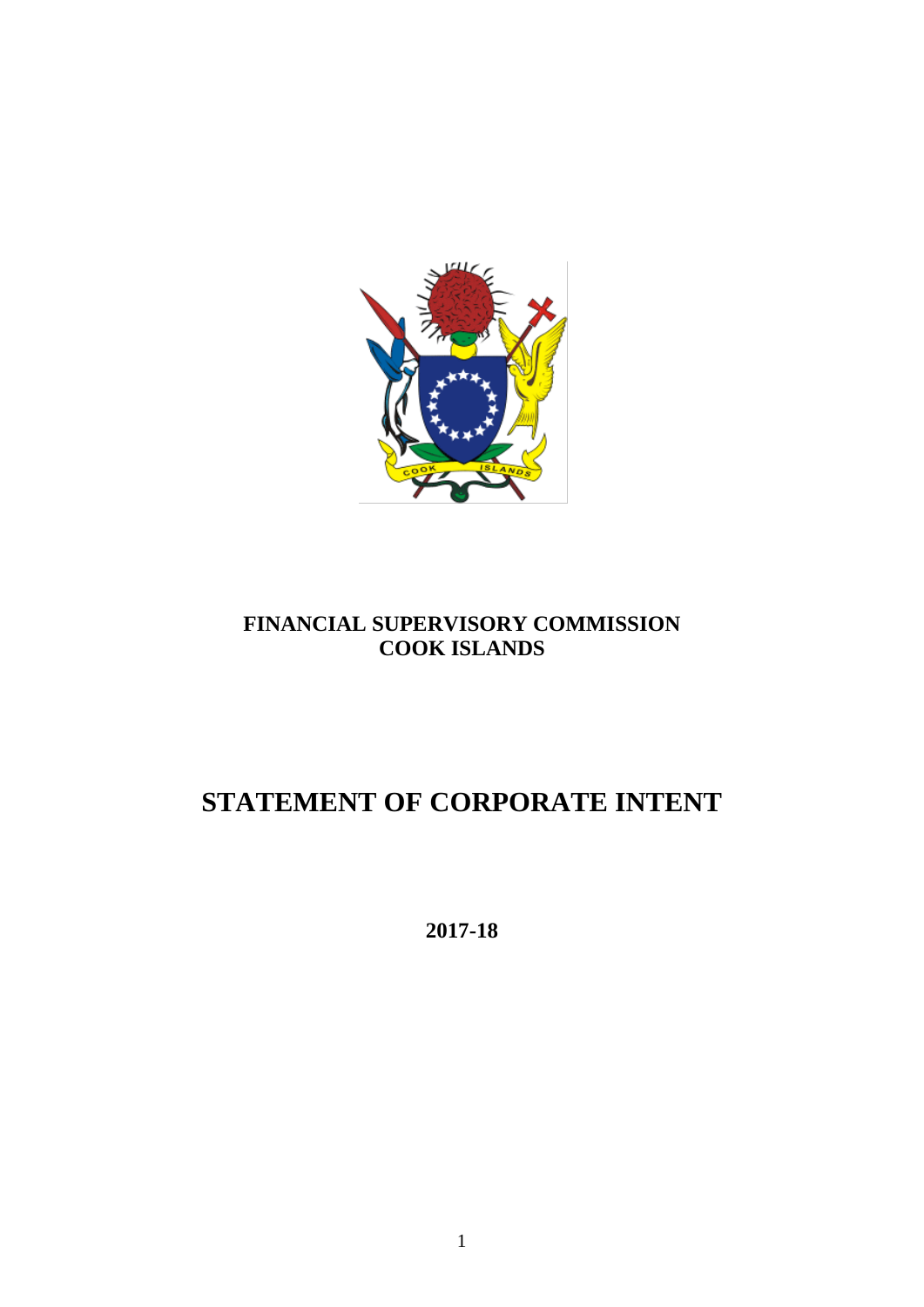## **Financial Supervisory Commission**

## **Statement of Corporate Intent: 2017-18**

#### **Introduction**

The Financial Supervisory Commission Act 2003 was established on 3 June 2003 by determination of the Queen's Representative through Order in Executive Council.

The Board of the Commission comprises:

Raymond Newnham, Chairman Fletcher Melvin Geoffrey Stoddart Madeilene Sword Gaye Whitta

This Statement of Intent is issued by the Commission for the purposes of section 27 of the Financial Supervisory Commission Act 2003. It covers the year 1 July 2017 to 30 June 2018 and as required by section 27 comments, insofar as is practicable, on the next financial year to 30 June 2019 and beyond.

### **Objectives of the Commission**

The objectives of the Commission are:

- To supervise licensed financial institutions to determine whether they are in sound financial condition and are complying with their governing legislative and supervisory requirements;
- **To advance and administer a supervisory framework which complies** with internationally accepted standards and promotes the adoption of policies and procedures designed to control and manage risk;
- **Through the supervision of licensed financial institutions, to promote** financial stability and sound business practice and to assist the Cook Islands Government to prevent the use of licensed financial institutions for financial crime, money laundering, financing terrorism and proliferation;
- To assist the financial sector to develop through establishing and maintaining an internationally credible regulatory and supervisory regime;
- To operate the Registries of International Companies, International Trusts, International Partnerships, Limited Liability Companies and Foundations to a professional standard;
- To facilitate the prevention, detection, investigation and prosecution of money laundering, the financing of terrorism, proliferation and other serious offences in the Cook Islands;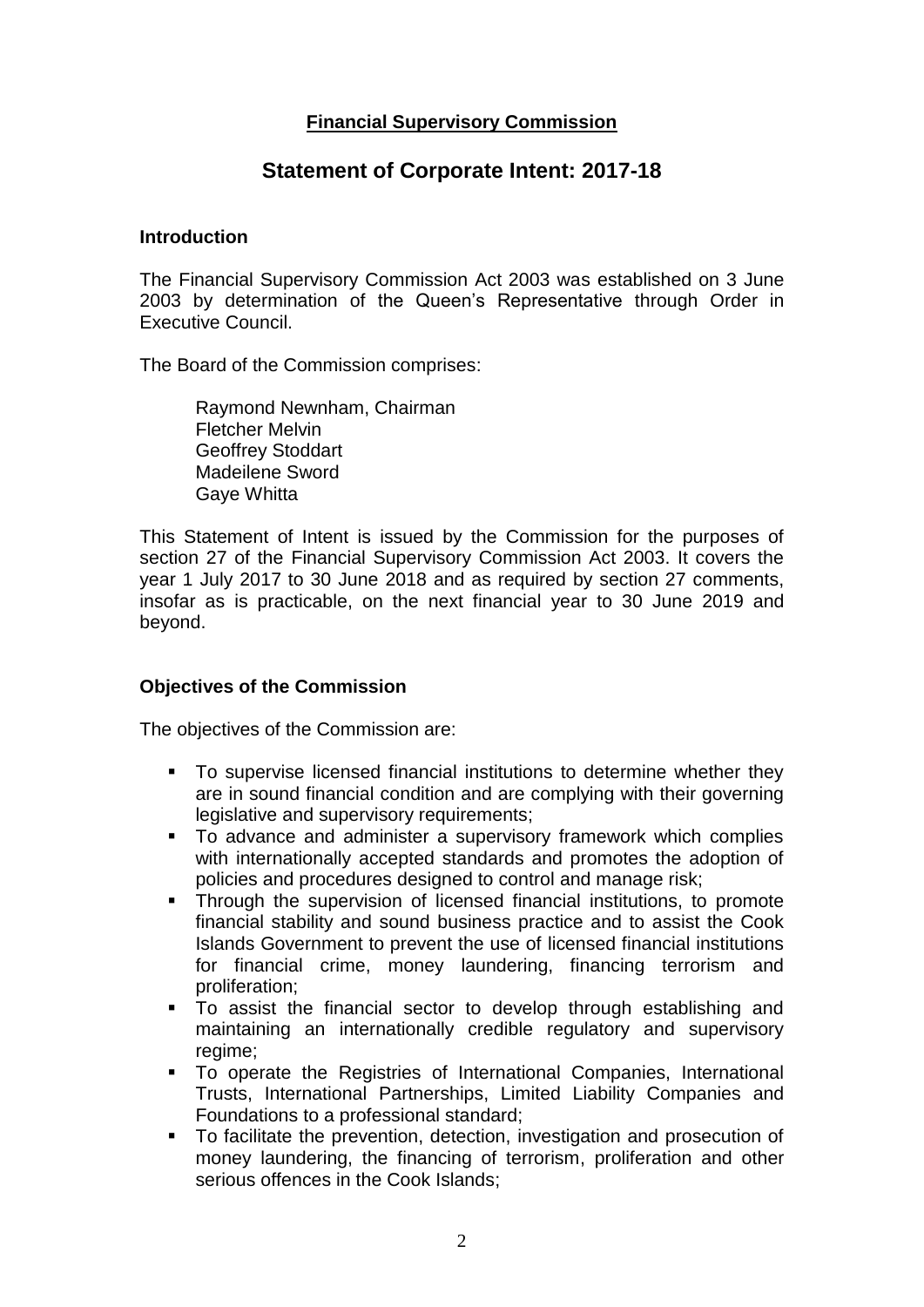- To co-ordinate the implementation of the Cook Islands anti-money laundering and countering the financing of terrorism and proliferation (AML/CFT) regime; and
- To facilitate the collection, analysis and dissemination of financial intelligence relating to suspicious financial activity to the appropriate domestic and international authorities.

The Commission is the licensing authority of "licensed financial institutions" and will monitor the performance of the licensees against those standards imposed by the legislation which the Commission administers.

"Licensed financial institutions" are banks licensed pursuant to the Banking Act 2011, trustee companies licensed pursuant to the Trustee Companies Act 2014, insurers licensed pursuant to the Insurance Act 2008, captive insurance entities licensed pursuant to the Captive Insurance Act 2013 and money changing and remittance businesses licensed pursuant to the Money Changing and Remittance Businesses Act 2009.

The Commission will administer the following enactments:

- Banking Act 2011
- Captive Insurance Act 2013
- Currency Declaration Act 2016
- Digital Registers Act 2011
- Financial Intelligence Unit Act 2015
- Financial Supervisory Commission Act 2003
- Financial Transactions Reporting Act 2004
- Foundations Act 2012
- Insurance Act 2008
- International Companies Act 1981-82
- International Partnerships Act 1984
- International Trusts Act 1984
- Limited Liability Companies Act 2008
- Money Changing and Remittance Businesses Act 2009
- Trustee Companies Act 2014

Along with the above statutes, it is anticipated that the Commission will be administering a new Financial Transactions Reporting Act by the commencement of the 2017/18 financial year; at the time of writing this Statement of Corporate Intent the FTR Bill 2017 has been approved by Cabinet and awaits tabling in Parliament.

At the request of industry, the Commission will also oversee technical amendments to the Foundations Act 2012 and the International Trusts Act 1984 in 2017/18. A comprehensive review of the Insurance Act 2008, during the coming year, will determine whether amending the current statute or introducing a new act is the best way forward to address the various anomalies with the current insurance legislation.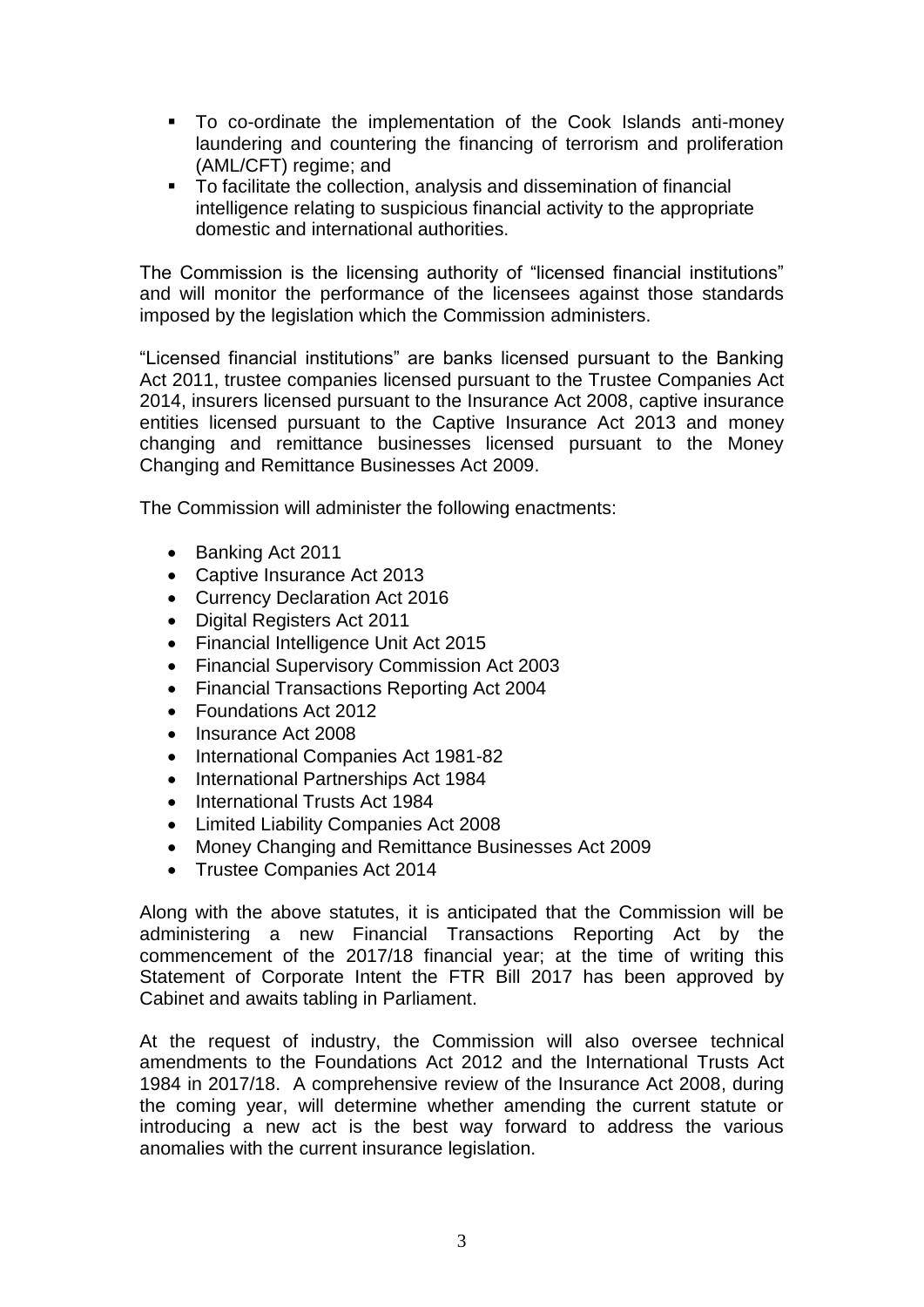The Commission is required to make recommendations to the Minister of Finance for legislative, administrative or other action which will facilitate the objectives of the Commission in developing and regulating the integrity of licensed financial institutions.

Government's policy in relation to the Commission is to promote and support the Commission in its objectives and functions as an independent institution. On the basis of the importance of maintaining this independence, Cabinet has approved the Commission to be excluded from the project centralising Government agencies in one building, which is scheduled for the next two to three years.

Government has established the Commission with independent funding so that the Commission is free from annual appropriation. The Commission is funded direct from the financial industry via annual licence fees and international entity registry fees.

Government has also established the Commission as free from Government direction in regards to the performance of its functions and duties.

The Commission will continue to act as a good employer, as that term is defined in the Public Service Act 2009.

These objectives will apply for the year commencing 1 July 2017 and for the foreseeable years to follow.

### **Nature and scope of activity to be undertaken during the year commencing 1 July 2017**

The Commission will undertake all such activities in this section on a timely and proper basis.

#### **a) Supervision and Regulation**

A risk based, targeted focus, onsite inspection will be conducted on each bank licensed in the Cook Islands during the year to 30 June 2018.

The Commission will continue to place emphasis on comprehensive offsite supervision through the review of quarterly data and annual audited financial statements, as a risk based approach continues to be embedded into supervision of all licensed institutions, particularly in respect to the banking sector.

Compliance reviews of the financial transactions reporting regime will be an ongoing activity during the year. Attention will continue to be directed towards those licensees, designated non-financial businesses and professions and registered entities, which are deemed higher risk.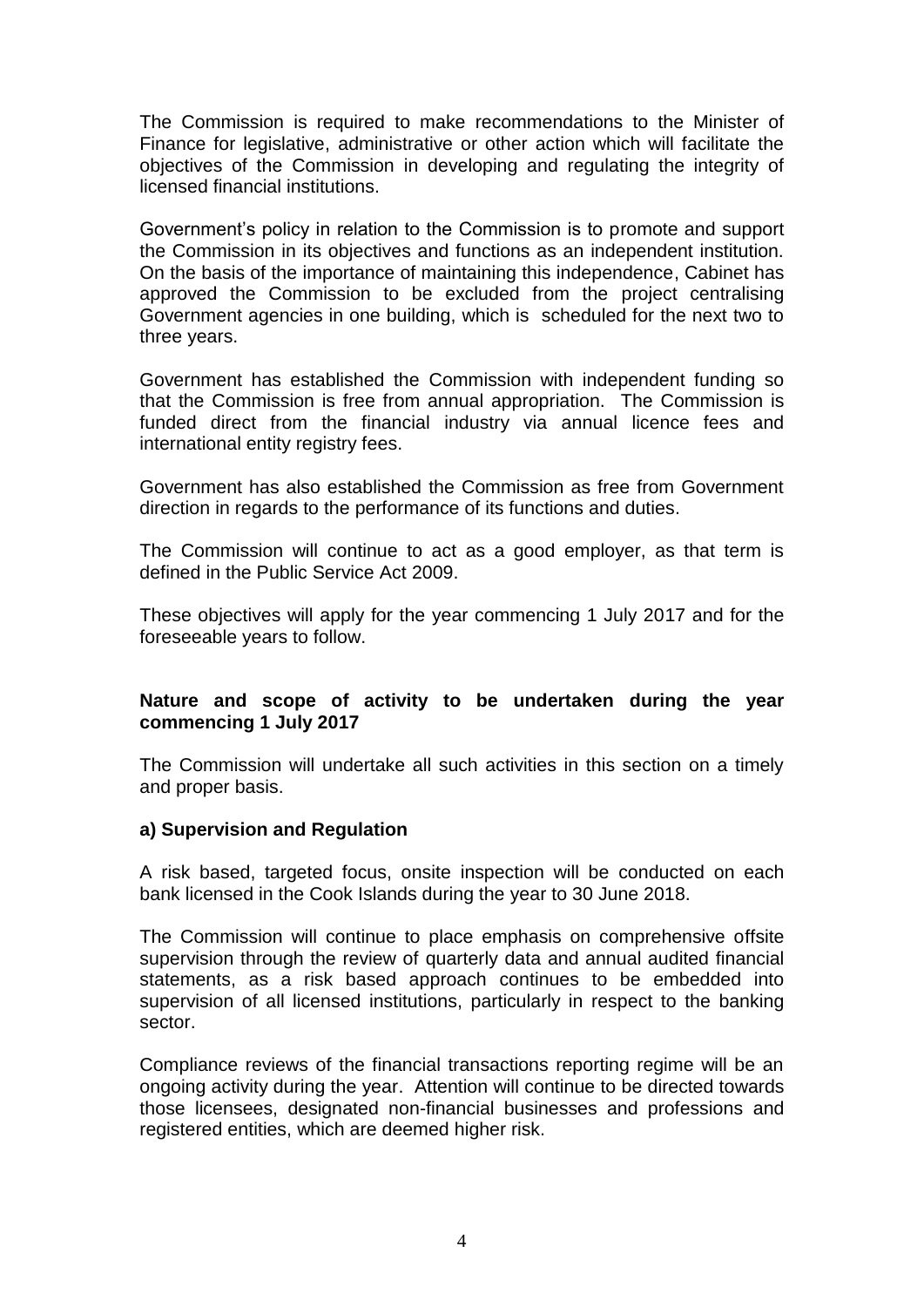An onsite examination of each licensed Cook Islands based insurance provider will be conducted to determine ongoing compliance with the Insurance Act 2008, Insurance Regulations 2009 and the Insurance Code 2010.

Similarly, an onsite review, to the administering Trustee Company, will be undertaken for every Captive Insurance licensee. These visits will be scheduled to coincide with the timing of board meetings held in the Cook Islands by those licensees.

The Commission will continue to conduct offsite analysis of licensed insurance intermediaries, and build upon relations with the home regulators, to maintain an appropriate level of supervision of these licensees.

Following on from the inaugural onsite supervision visits to all licensed Trustee Companies in 2015/16, the Commission will continue to review the operations of these licensees. As in previous years, a targeted approach will be applied focusing on areas of their operations that are considered higher risk. The 2017/18 focus will be on intermediary arrangements, IT security, corporate conduct and advertising. It is anticipated that the focus for future years will be in line with international best practice for transparency, including that of beneficial ownership.

Full implementation of the Managed Trustee Company (MTC) Guidelines will be applied to any MTC licence application received and subsequent MTC approved licensee.

### **b) Financial Intelligence Unit (FIU)**

The Commission's staff will carry out the functions and responsibilities of the FlU upon delegation by the Head of the FIU. This includes the regulation and conduct of compliance examinations for all registered Reporting Institutions in the Cook Islands as required by the Financial Transactions Reporting Act 2004 and further enhanced upon in the FTR Bill 2017.

The Commission will, through the FIU, continue to perform its intelligence gathering function and the evaluation of reporting institutions for compliance through its examination processes. The two roles are distinct but complementary. The intelligence function includes the receipt, analysis, dissemination and, where appropriate, referral to law enforcement for investigation. The compliance function includes powers to examine and the enforcement of compliance through sanctions and penalties.

The Commission, through the FIU, will be empowered to investigate and prosecute offences committed under the Financial Intelligence Unit Act 2015, and in due course the Financial Transactions Reporting Bill 2017.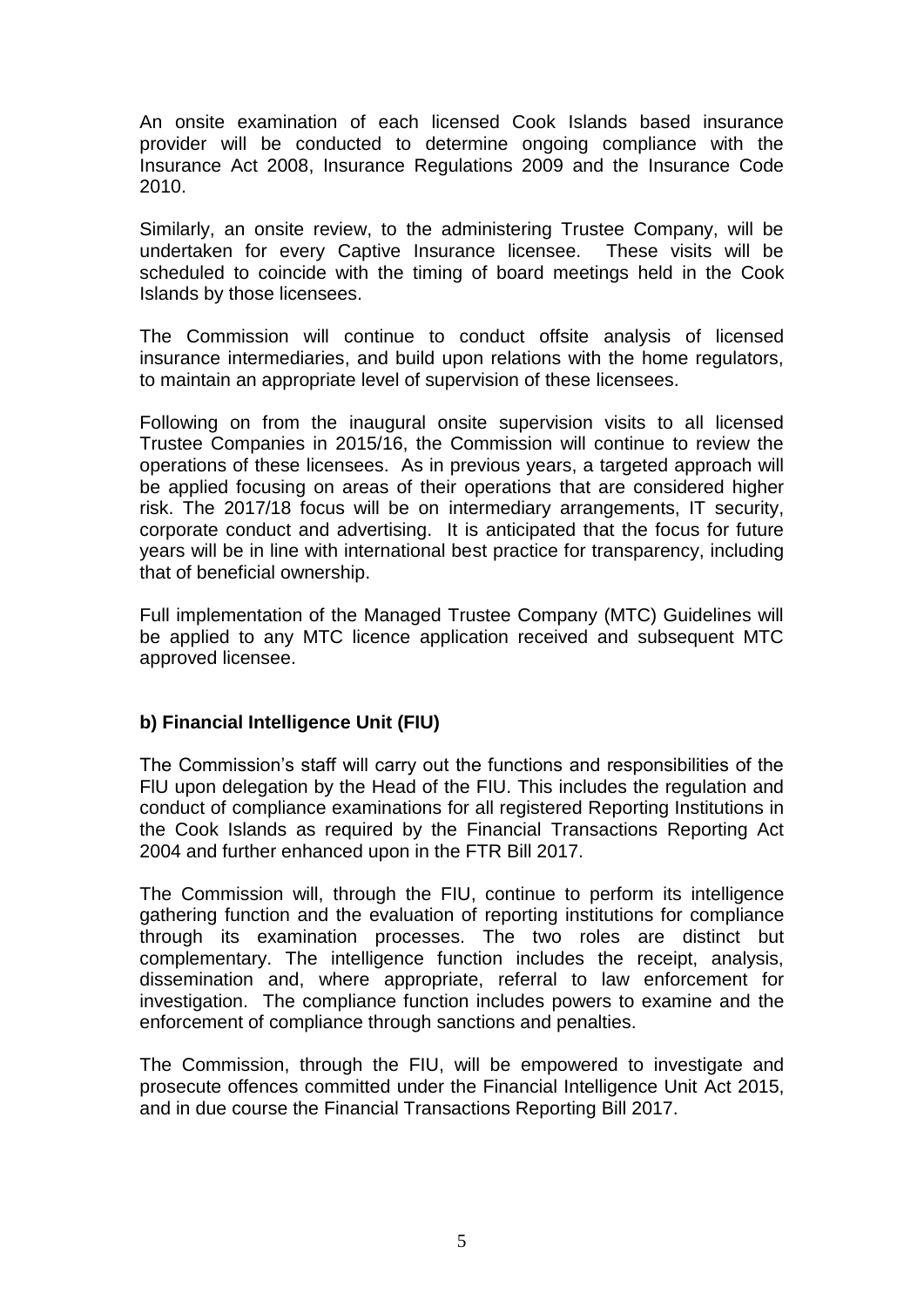The Head of the FIU will continue to participate at the Asia Pacific Group (APG) Annual Plenary Meeting and, where relevant, the APG Typologies Workshop.

The Commission, via the FIU, will implement the new Currency Declaration Act 2016 policies and procedures regarding the seizure of undeclared or false declaration of currencies at the border, including policies and procedures for the implementation of the administrative fine system for non-compliant matters under the FTRA.

The FIU will continue to apply the legislation in respect to restraint, forfeiture or proceedings against any recoverable money under the recent Financial Intelligence Unit Act 2015.

The Commission, through the FIU, will continue to coordinate with key national stakeholders in maintaining the national money laundering and terrorism financing risk assessment for the Cook Islands.

The Commission, through the FIU, will continue to actively participate in other National Committees including the AML/CFT Coordinating Committee, Combined Law Agency Group, Anti-Corruption Committee and the Cook Islands National Intelligence Taskforce.

The Commission will continue to enhance the handling of intelligence through the electronic filing system for financial institutions reporting to the FIU.

### **c) Registry of International Entities**

The FSC Registry will continue to fully utilise exception reporting capabilities to ensure focussed review of new and ongoing registrations throughout 2017/18 and future periods.

Throughout the year, the Commission will continue to administer the legislation for which the Commission is responsible, including the registration and renewal of international companies, international trusts, international partnerships, limited liability companies and foundations.

Recognising the pending need for a central register capturing beneficial ownership details, along with the intention to move the foundations register online, a funding provider will be sought to enable the proposed online registry upgrade to proceed.

#### **d) International and Domestic Liaison**

The Commission will participate in the plenary meeting of the APG on Anti-Money Laundering and the Head of FIU will represent the Commission at the annual Egmont meeting. The Commission will continue to strive to improve the AML/CFT regime in the Cook Islands in preparation for the Mutual Evaluation, scheduled to be undertaken in the latter part of 2017.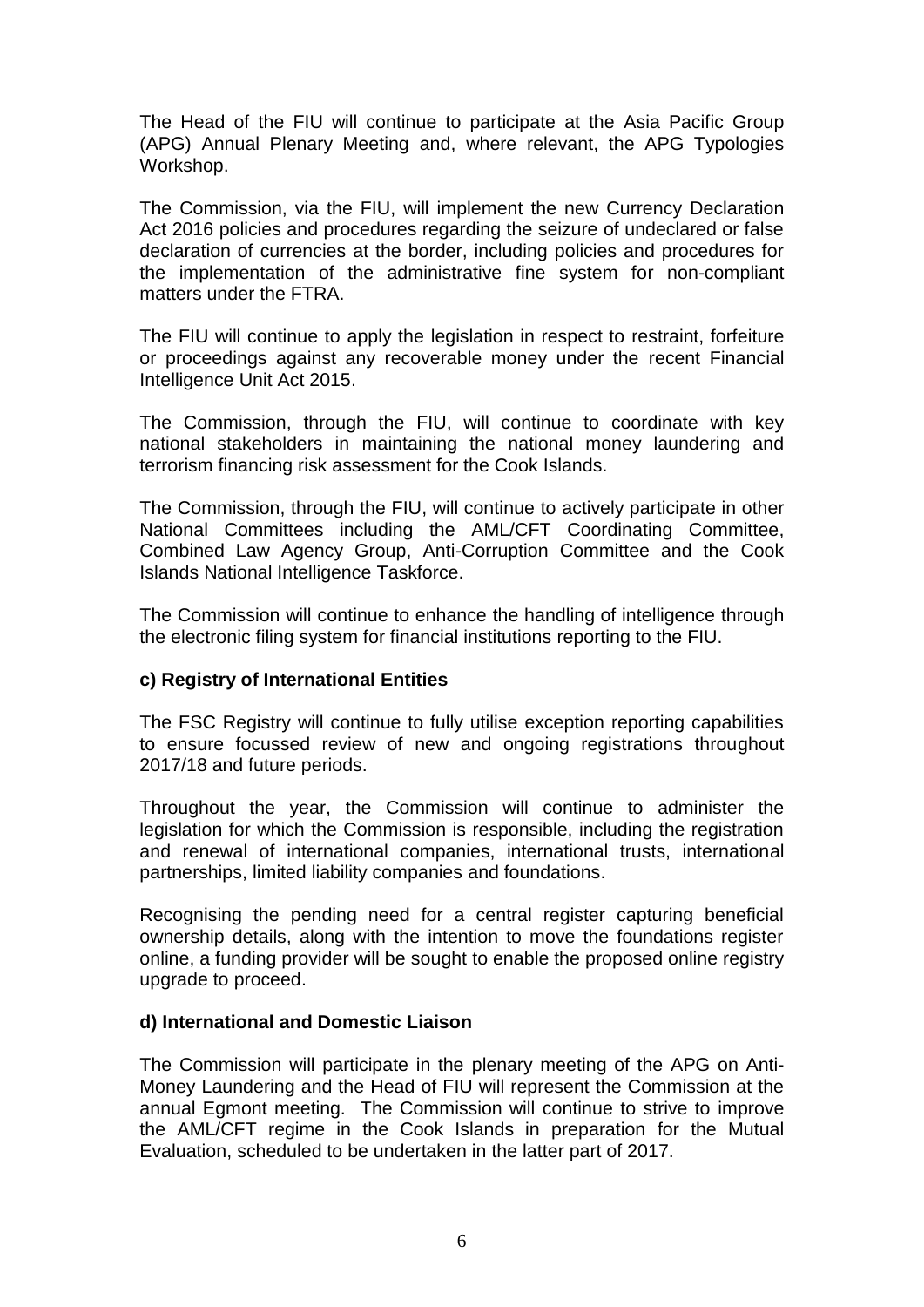The Mutual Evaluation represents a significant challenge to the jurisdiction as a whole and appropriate resources will continue to be allocated to ensure the Commission and FIU address all their identified areas of vulnerability, as measured against international best practice, in as timely a manner as possible.

The Commission will liaise with the Australian Prudential Regulation Authority (APRA) and the Bank of Papua New Guinea (BPNG), as home regulators, of the Cook Islands branches of ANZ and Bank South Pacific, respectively. In addition, the Commission will build on the opportunities arising from hosting APRA, to assist with the onsite inspection of BCI, in April 2017.

The Bank of Papua New Guinea have accepted the Commission's invitation to host the Bank South Pacific Supervisory College in the Cook Islands in August 2017, the opportunity to host the senior staff of BSP's home regulator will be invaluable to building further on the home/host regulator relationship.

Likewise, in 2017/18 relationships will continue to be developed with home supervisors of insurance licensees, in particular the Reserve Bank of New Zealand.

As in previous years, the Commission will participate as an active member of the Group of International Finance Centre Supervisors (GIFCS) and will be represented at the annual and half yearly meetings of the group. The Commission will utilise the Multilateral Memorandum of Understanding between members to maximise sharing with, and obtaining of, information from other member regulatory bodies.

The Commission was admitted, as a full member, to the Group of International Insurance Centre Supervisors (GIICS) in June 2016. The Commission will actively partake in GIICS telephone conference calls throughout 2017/18 and will be represented at the annual meeting of GIICS in June 2018 and continue to do so going forward.

Technical assistance will continue to be sought from the Pacific Financial Technical Assistance Centre (PFTAC), the International Monetary Fund, APRA through its Pacific Governance Support Programme and the Financial Stability Institute. However, the focus during 2017/18, and 2018/19, will be on the bi-annual PFTAC mission visits which are scheduled to coincide with two bank onsite reviews. The PFTAC visits will provide technical assistance in respect to enhancing some aspects of the Banking Act 2011, Banking Prudential Statements and bank quarterly returns.

The Commission will host the Association of Financial Supervisors of Pacific Countries (AFSPC) for their one week Annual Meeting in August 2017 at the Edgewater Resort and Spa. This regional forum is overseen by PFTAC and will see financial regulators from twelve jurisdictions across the Pacific participating.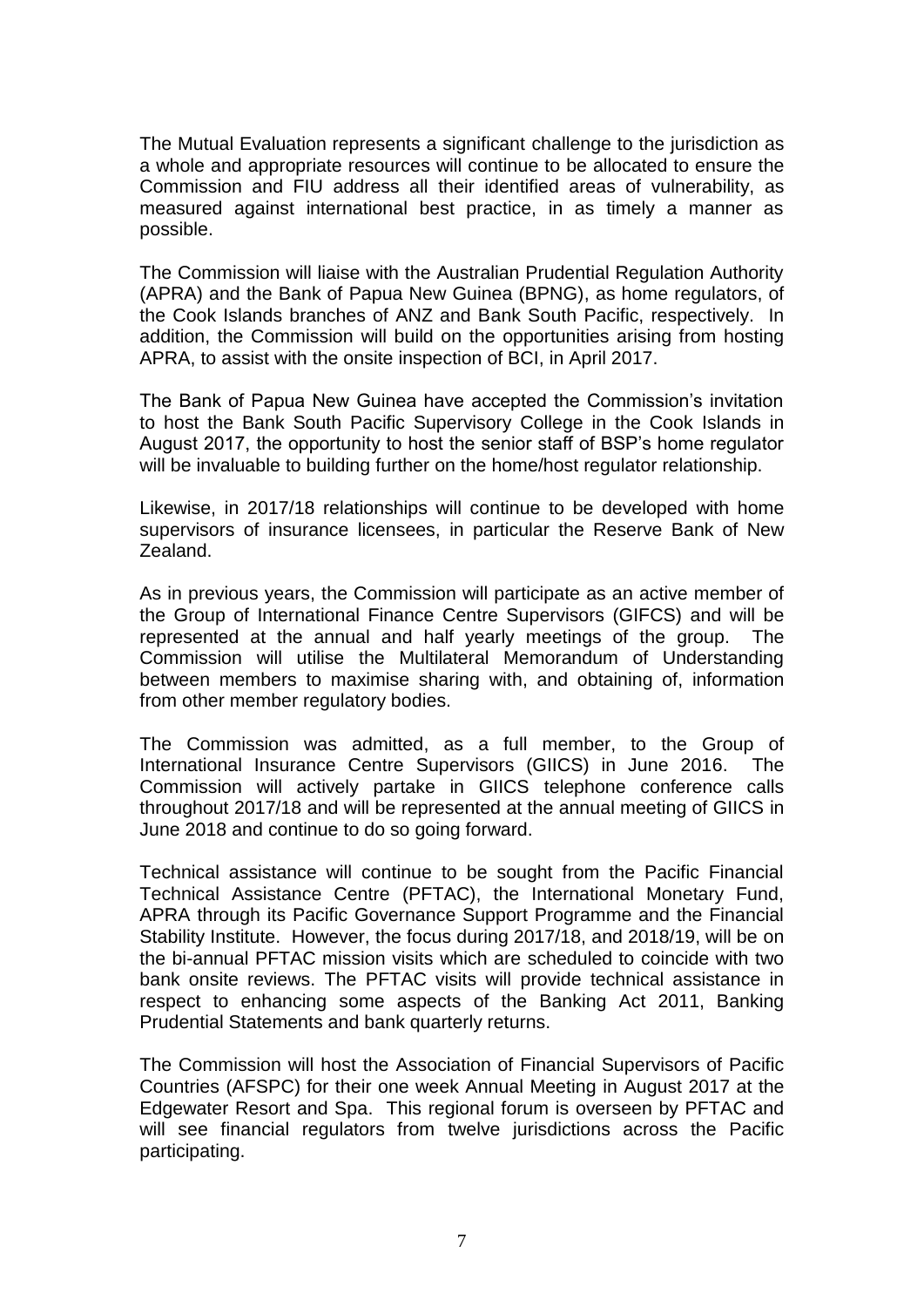The Commission will liaise with the Financial Services Development Authority (FSDA) to assist, where possible, with the development of the Cook Islands international financial centre. This may require the participation of the Commissioner in representing the strength of the regulatory environment of the Cook Islands at some international fora. The FSDA have requested the Commissioner and the Head of the FIU attend an Asia Roadshow in October 2017.

The Commission will review any proposals for legislative change that may be put forward in promoting the financial industry in the Cook Islands, against the desire to ensure no compromise of the continuing advancement in the standard of financial regulation.

The Commission will continue to liaise with industry, via the Trustee Companies Association (TCA) and the Bankers Association, in respect to issues facing the respective licensees.

## **e) Legislation**

The Commission will report on a periodic basis to the Minister of Finance on the legislation administered by the Commission and advise the Minister on any amendments recommended by the Commission, generally to enhance the performance of the Commission and the achievement of its objectives.

It is anticipated that legislation will be enacted in 2017/18 to bring the Cook Islands National Superannuation Fund (CINSF), and any other superannuation funds established in the Cook Islands, under the regulatory control of the Commission. If this occurs the Commission will undertake an onsite inspection of the CINSF to determine compliance with the legislation and international best practice in respect to operational risks faced by the fund.

### **f) Miscellaneous**

The Commission will continue to evaluate its governance procedures and look for opportunities to benchmark against other regional and international organisations.

The Commission will promote its website and ensure the currency and accuracy of the information provided therein to improve transparency of the supervisory regime in the Cook Islands.

The Commission will seek to maximise the efficiencies available by fully embedding the new Document Management System into all facets of the organisation.

The Commission's disaster risk management plan, developed in 2015/16, will be reviewed to ensure compliance is maintained with international best practice.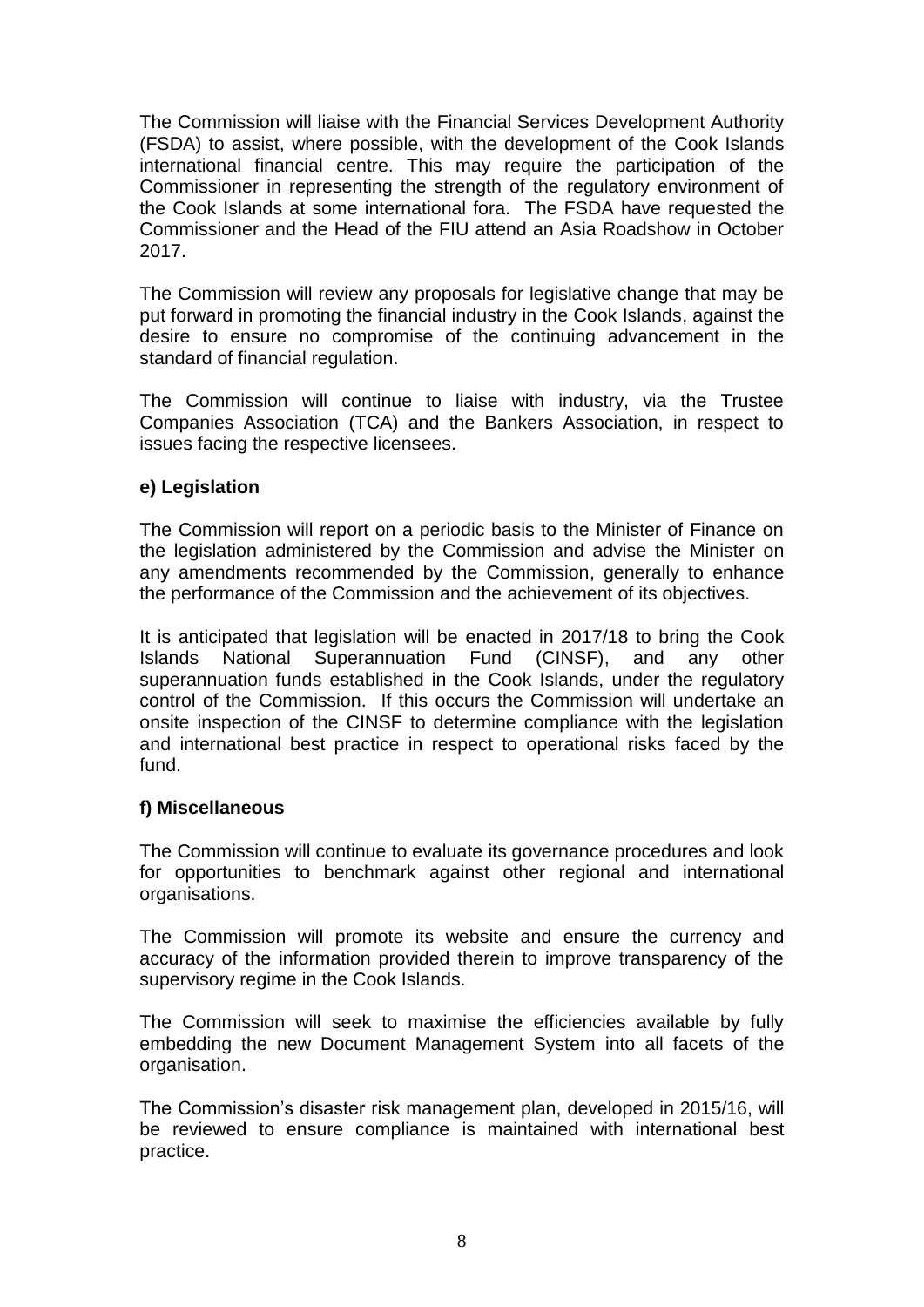Underpinning the Commission's activities for the year will be constant attention to the training of staff and strengthening the Commission's capacity and ability to perform its tasks. Continued focus will be given to strengthening supervisory skills and capacity in respect to Trustee Companies and Insurance licensees, specifically captive insurers.

Upskilling of staff, across the Commission, by attending structured training programmes, participation in APRA joint reviews and attendance at international workshops will be encouraged.

Four in-country formal training opportunities have already been committed to for 2017/18 including two visits by the PFTAC mission team, the 2017 Bank South Pacific supervisory college and an AFSPC three day workshop, following the two day annual meeting. Two further visits by the PFTAC mission team are scheduled for 2018/19.

#### **Nature and scope of activity to be undertaken during the year commencing 1 July 2018**

The Commission will continue to fulfil its duty to administer legislation for which it is responsible.

Responsibilities of the Commission have grown progressively and are expected to continue to grow, thus it is anticipated that the activities listed below will require continued focus in future years. In particular, but without limiting the extent of the Commission's duties to be performed in the coming years, the Commission will:

(a) Undertake the prudential supervision of the banking business of all banks holding banking licences to carry on banking business in the Cook Islands;

(b) Undertake the prudential supervision of insurers holding licences to conduct insurance business in the Cook Islands;

(c) Undertake supervision of insurance intermediaries licensed to conduct general insurance business in the Cook Islands;

(d) Undertake supervision of money changing and remittance businesses licensed to conduct money changing and remittance business in the Cook Islands;

(e) Undertake supervision of trustee companies licensed to conduct trustee business in the Cook Islands;

(f) Undertake supervision of captive insurance businesses licensed to conduct captive insurance business in the Cook Islands;

(g) Encourage and promote licensed financial institutions to carry out sound practices in relation to prudential matters;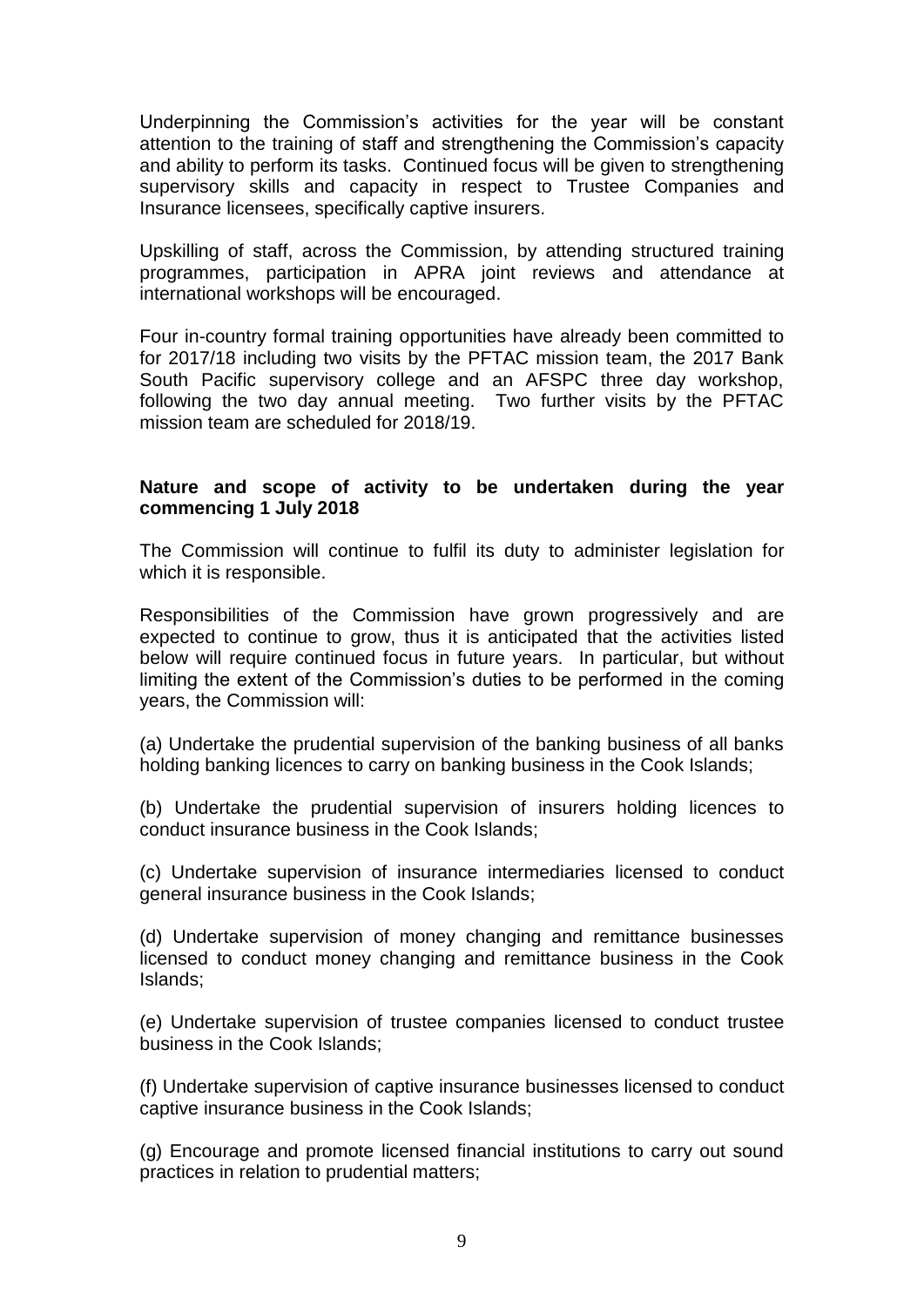(h) Investigate and review the performance by licensed financial institutions and designated non-financial businesses and professions of their obligations pursuant to Parts 2 & 3 of the Financial Transactions Reporting Act 2004, or its replacement legislation if enacted;

(i) Undertake licensing and approvals of superannuation funds, if draft legislation is enacted, and consequent prudential supervision;

(j) Consider and analyse, in a timely manner, all completed applications submitted to the Commission for a licence, registration or authorisation pursuant to any enactment the Commission administers;

(k) Efficiently oversee the requirements for registration and renewal of registration of international companies, international trusts, international partnerships, limited liability companies and foundations;

(l) Investigate and prosecute matters under the Financial Intelligence Unit Act 2015, the Currency Declaration Act 2016 and the Financial Transactions Reporting Bill 2017; once the legislation is enacted;

(m) Perform airport or seaport duties for the purpose of enforcing the Currency Declaration Act 2016;

(n) Effectively implement the recommendations identified in the 2017 Cook Islands Mutual Evaluation Report; and

(o) Efficiently attend to any other matters brought before the Commission.

The Commission will continue to enhance the capacity and ability of the Commission to perform its obligations and achieve its objectives by continuing professional development of staff and proper resourcing of the Commission.

The Commission will also continue to report to the Minister of Finance on the suitability of the legislation administered by the Commission.

## **Performance Targets for the years commencing 1 July 2017 and thereafter**

The Commission will seek to achieve the following targets:

(1) To conduct, as often as deemed necessary, an onsite examination of all banks, insurers, trustee companies, captive insurers and money changing and remittance businesses licensed to carry out business in the Cook Islands. Risk based supervision will assist to determine the level of regulatory oversight applied to licensed institutions.

(2) To undertake offsite reviews of all data supplied by banks, insurers and trustee companies on a regular basis.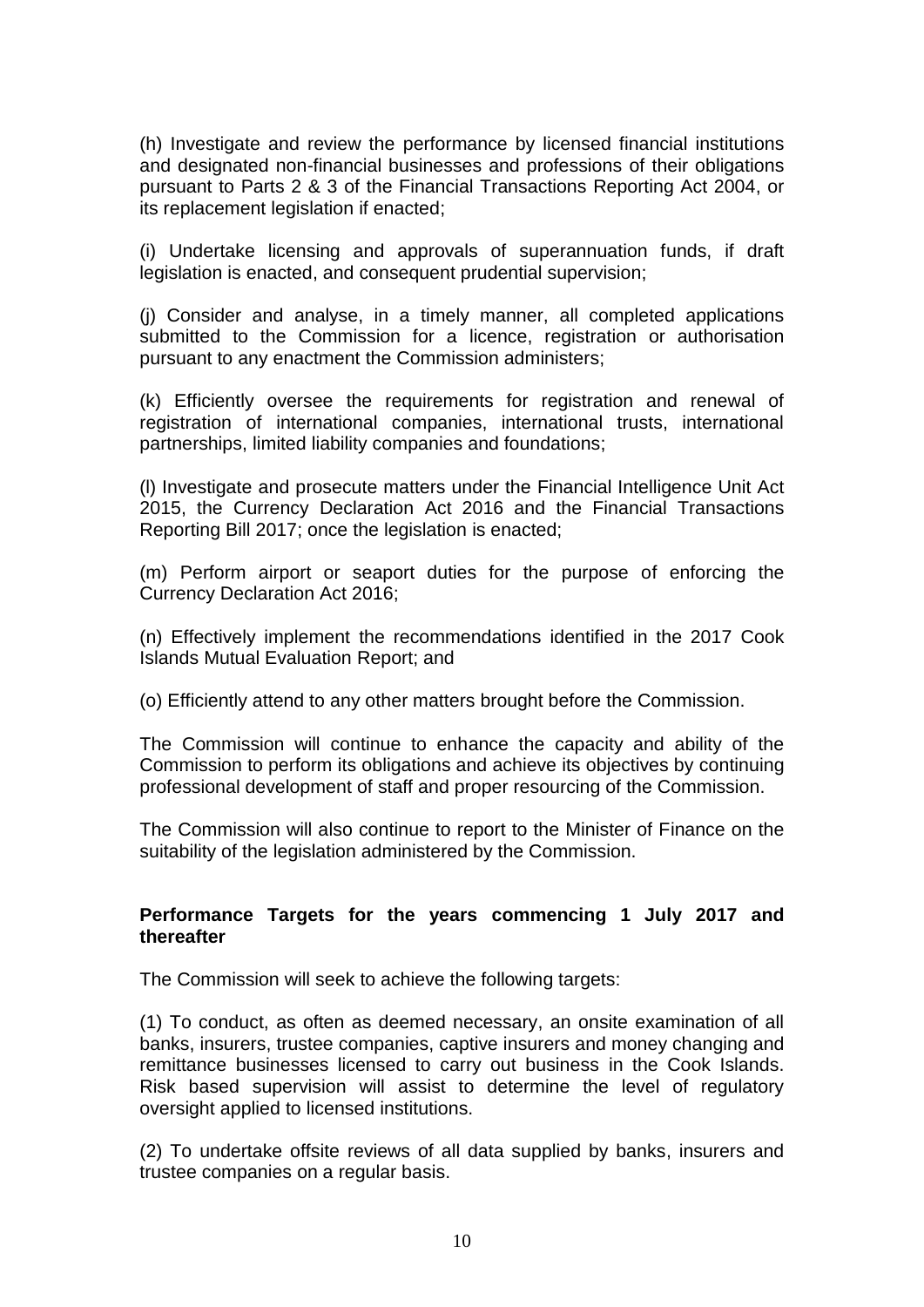(3) To administer new applications for the licence of a financial institution on a timely basis with all applications for new licences being determined within the prescribed timeframe upon the receipt of the completed application.

(4) To conduct, in each year, compliance reviews of all licensed financial institutions and designated non-financial businesses and professions in respect of the financial transactions reporting regime.

(5) To annually review the operation of each trustee company against the 'Trust and Corporate Service Providers Statement of Best Practice' issued by the GIFCS; and the Trustee Companies Act 2014.

(6) To administer registration and renewal of registration of international companies, international trusts, international partnerships, limited liability companies and foundations efficiently, accurately and without delay.

(7) To keep under on-going review legislation administered by the Commission with a view to recommending amendments where the legislation needs to reflect changes in the global financial environment, including best international supervisory and regulatory practice.

(8) To enhance the skills of supervisory staff, principally by use of technical training provided by the Pacific Financial Technical Assistance Centre, the International Monetary Fund, the Australian Prudential Regulation Authority, the Financial Stability Institute and other technical assistance programmes including short term training with the Reserve Bank of New Zealand.

(9) To maintain a structured programme for upskilling all staff of the Commission throughout the year.

(10) To report to the Minister of Finance on the legislation administered by the Commission by 30 September each year.

(11) To undertake enforcement action where necessary to achieve the Commission's objectives.

(12) To coordinate and conduct a tri-annual National Risk Assessment for the Cook Islands.

(13) To develop policies, procedures and guidelines to administering the Financial Transactions Reporting Bill 2017; and on an annual basis review those policies and guidelines in line with any changing circumstances or amending legislation.

(14) To effectively administer and enforce the Financial Intelligence Unit Act 2015, the Financial Transactions Reporting Bill (2016) and the Currency Declaration Bill (2016).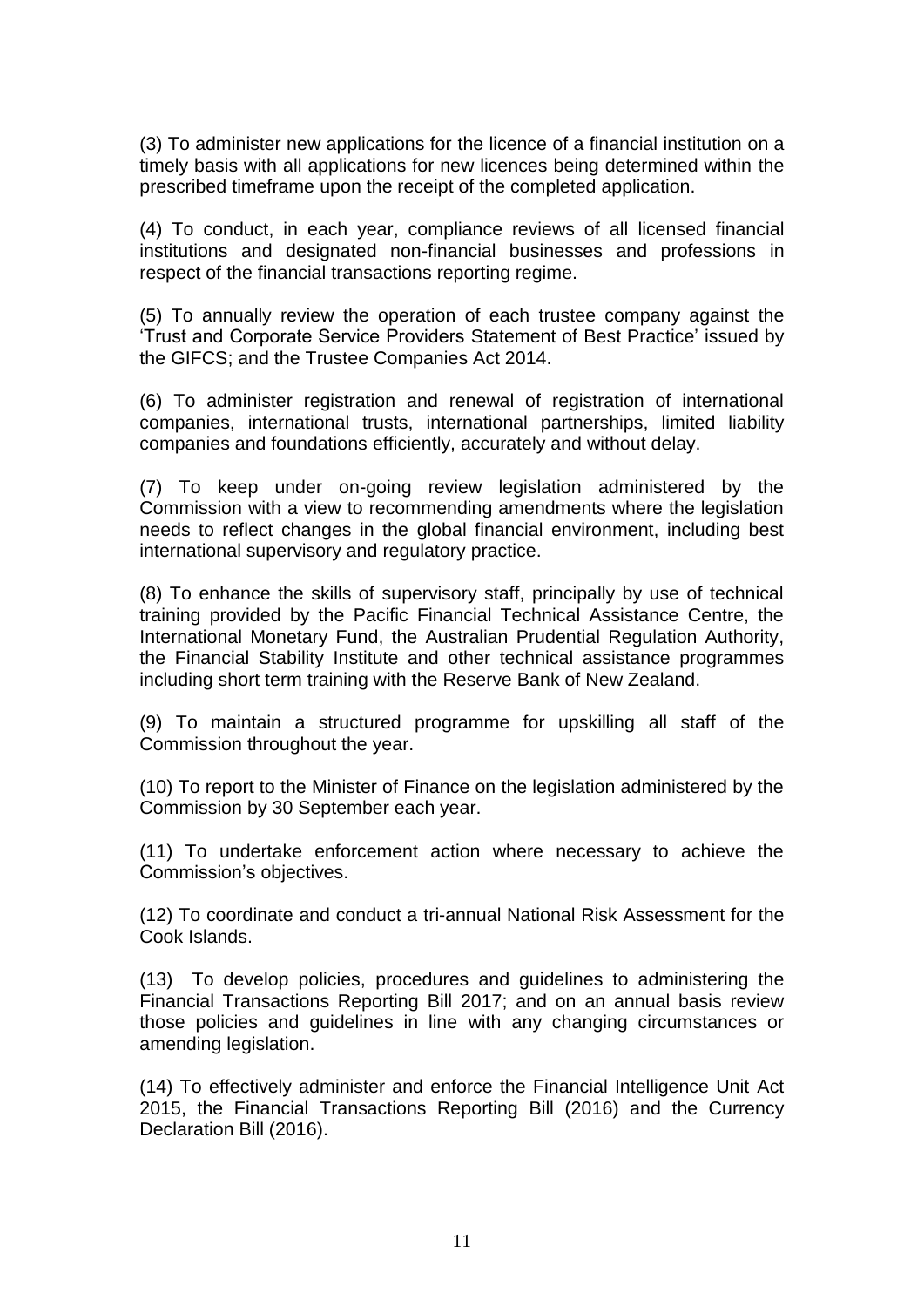(15) To coordinate the implementation of recommendations arising from the Cook Islands 2017 Mutual Evaluation.

(16) To efficiently attend to all other obligations, under the legislation which the Commission has responsibility to administer.

## **The Financial Resources required to achieve the Performance Targets**

The economic and operational climate within which this jurisdiction, like all small international financial centres, operates remains subject to ongoing pressure to enhance disclosures and increased reporting in line with international best practice. As compliance measures have become more burdensome growth has reduced. Accordingly, the estimates below are prudently based on the assumption that there will be nil net growth in the industry during the 2017/18 financial year.

## **Expenditure**

The estimated expenditure of the Commission for the year ended 30 June 2018 is as follows:

| <b>PERSONNEL</b>                    | \$      | \$      |
|-------------------------------------|---------|---------|
| Salaries (incl Superannuation)      | 752,600 |         |
| Staff Training, travel and expenses | 25,000  |         |
|                                     |         | 777,600 |
| <b>BOARD</b>                        |         |         |
| Fees                                | 84,000  |         |
| <b>Expenses</b>                     | 6,200   |         |
|                                     |         | 90,200  |
| <b>COMMISSIONER</b>                 |         |         |
| <b>Contractual Expenses</b>         | 2,500   |         |
| Entertainment                       | 1,500   |         |
| <b>Travel</b>                       | 15,000  |         |
|                                     |         | 19,000  |
| <b>DEPUTY COMMISSIONER</b>          |         |         |
| <b>Contractual Expenses</b>         | 500     |         |
| Travel                              | 10,000  |         |
|                                     |         | 10,500  |
| <b>HEAD OF THE FIU</b>              |         |         |
| <b>Contractual Expenses</b>         | 1,200   |         |
| <b>Travel</b>                       | 10,000  |         |
|                                     |         | 11,200  |
| <b>OPERATING EXPENSES</b>           |         |         |
| <b>Audit Fee</b>                    | 3,000   |         |
| <b>Advertising &amp; Promotion</b>  | 2,400   |         |
| <b>Bank Fees</b>                    | 1,500   |         |
| Cleaning                            | 5,600   |         |
| Communications                      | 7,800   |         |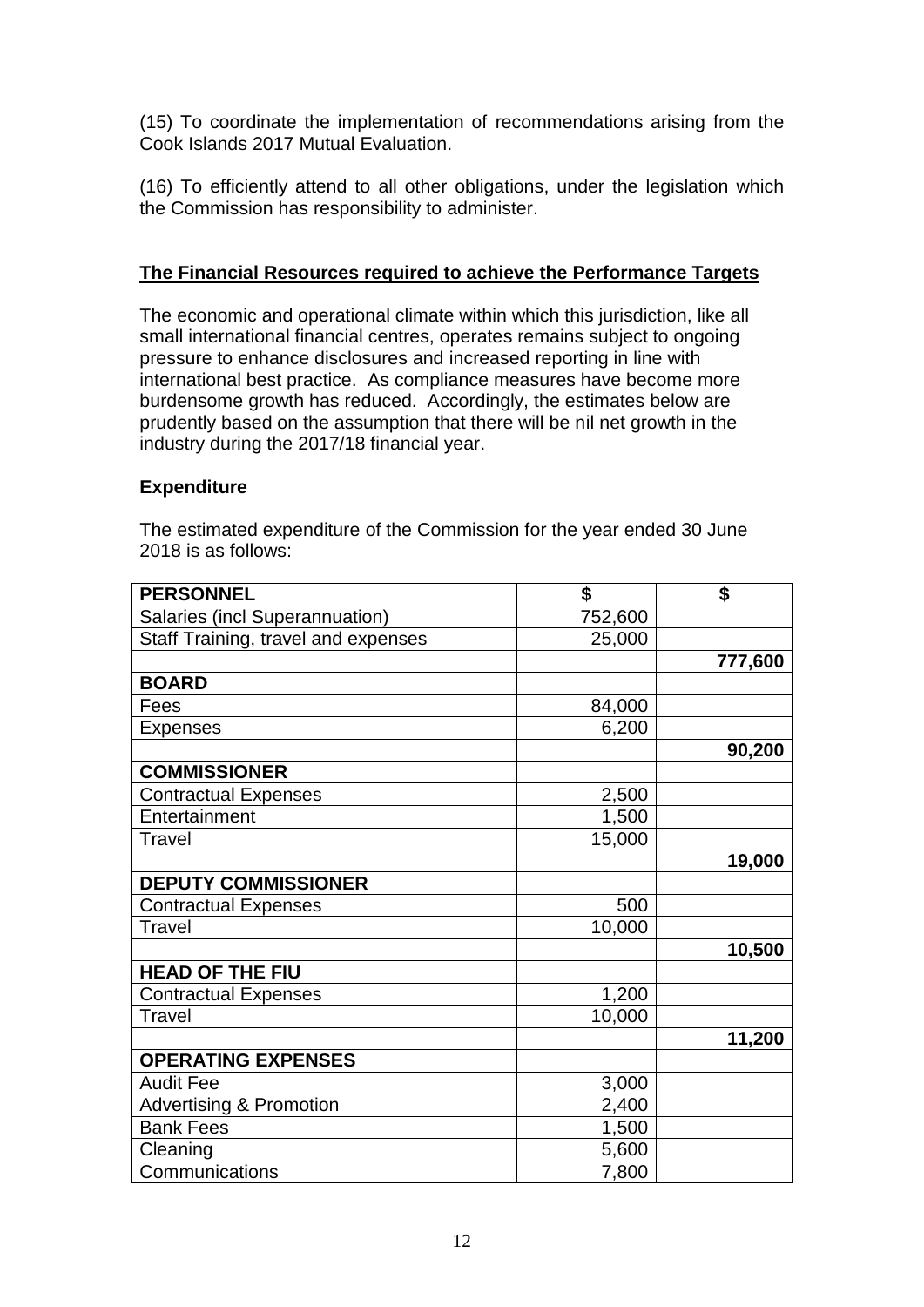| <b>Computer Costs</b>                     | 12,000 |           |
|-------------------------------------------|--------|-----------|
| Conferences & Workshops                   | 12,000 |           |
|                                           |        |           |
| <b>Depreciation (Fixed Assets)</b>        | 18,000 |           |
| <b>Amortisation (Software)</b>            | 45,840 |           |
| Electricity                               | 14,400 |           |
| <b>Expensed Equipment</b>                 | 4,000  |           |
| <b>General Expenses</b>                   | 3,600  |           |
| Insurance                                 | 4,500  |           |
| Maintenance                               | 3,000  |           |
| <b>Motor Vehicle Expenses</b>             | 4,800  |           |
| <b>Mutual Evaluation Costs</b>            | 8,000  |           |
| <b>Office Rental</b>                      | 30,000 |           |
| <b>Office Supplies</b>                    | 5,400  |           |
| Online Registry operating expenses        | 39,600 |           |
| <b>Operation Costs</b>                    | 15,000 |           |
| <b>Professional Services</b>              | 10,000 |           |
| <b>Subscriptions</b>                      | 26,500 |           |
|                                           |        | 276,940   |
| <b>TOTAL EXPENDITURE</b>                  |        | 1,185,440 |
|                                           |        |           |
| Levy on Intl. Trusts payable to the Crown |        | 262,014   |
|                                           |        |           |
| <b>TOTAL OUTGOINGS</b>                    |        | 1,447,454 |

#### **Revenue**

The financial resources available to the Commission to carry out its undertaking and to achieve its performance targets are:

(a) All licence, registration and miscellaneous fees payable under the following enactments:

Banking Act 2011 Captive Insurance Act 2013 Foundations Act 2012 Insurance Act 2008 International Companies Act 1981-82 International Partnerships Act 1984 International Trusts Act 1984 Limited Liability Companies Act 2008 Money-changers and Remittance Businesses Act 2009 Trustee Companies Act 2014

The estimated fees from these sources for the year 1 July 2017 to 30 June 2018 are \$1,389,297 (net of VAT).

Although all amounts are in New Zealand dollars; registry fees payable to the Commission are denominated in US dollars and income is therefore subject to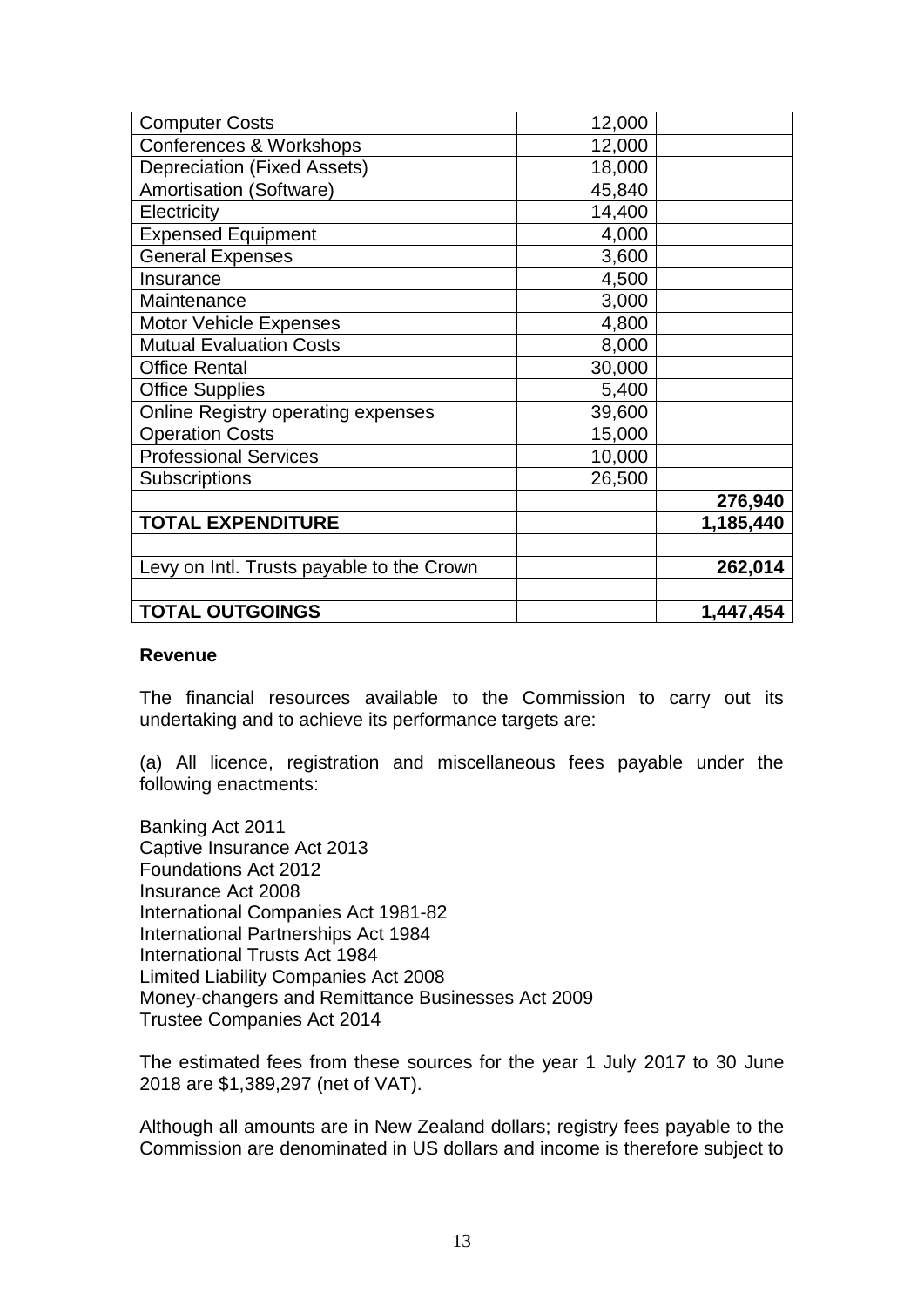currency exchange fluctuations. The rate of \$0.76 was used to prepare these figures.

These estimates are based on the number of international companies, trusts, limited liability companies and foundations remaining equal to 2016/17 registry numbers.

A further amount of miscellaneous operating revenue and interest totalling \$77,485 is also expected to be generated.

#### **The estimated revenue is as follows:**

| <b>REVENUE</b>                     |           |
|------------------------------------|-----------|
| <b>Bank Licences</b>               | 55,391    |
| <b>Insurance Licences</b>          | 19,085    |
| <b>Trustee Company Licences</b>    | 31,652    |
| <b>Foundations</b>                 | 15,789    |
| <b>International Companies</b>     | 361,430   |
| <b>International Trusts</b>        | 812,243   |
| <b>Limited Liability Companies</b> | 93,707    |
| <b>Miscellaneous Revenue</b>       | 77,485    |
|                                    |           |
| <b>TOTAL REVENUE</b>               | 1,466,782 |

The Commission anticipates collecting an amount of \$262,014 from registration and renewal fees for International Trusts, to assist to fund the Financial Services Development Authority.

In accordance with section 24(2) of the Financial Supervisory Commission Act 2003, excess funds will be paid to the Cook Islands Government. It is anticipated that the Commission will not be in a position to return any excess to government during the 2017/18 financial year.

#### **For the year ended 30 June 2019 income and expenditure is projected as follows:**

| <b>REVENUE*</b>                                                                                                                                                                                                                                                                                             |         | 1,466,782     |
|-------------------------------------------------------------------------------------------------------------------------------------------------------------------------------------------------------------------------------------------------------------------------------------------------------------|---------|---------------|
|                                                                                                                                                                                                                                                                                                             |         |               |
| <b>EXPENDITURE</b>                                                                                                                                                                                                                                                                                          |         |               |
| Personnel expenses including Board                                                                                                                                                                                                                                                                          | 840,800 |               |
| Operating expenses including Depreciation                                                                                                                                                                                                                                                                   | 344,640 |               |
|                                                                                                                                                                                                                                                                                                             |         | (1, 185, 440) |
|                                                                                                                                                                                                                                                                                                             |         |               |
| Levy on Int. Trusts payable to the Crown                                                                                                                                                                                                                                                                    |         | (262, 014)    |
|                                                                                                                                                                                                                                                                                                             |         |               |
| <b>EXCESS</b>                                                                                                                                                                                                                                                                                               |         | 19,329        |
| $\mathbf{r}$ , $\mathbf{r}$ , $\mathbf{r}$ , $\mathbf{r}$ , $\mathbf{r}$ , $\mathbf{r}$ , $\mathbf{r}$ , $\mathbf{r}$ , $\mathbf{r}$ , $\mathbf{r}$ , $\mathbf{r}$ , $\mathbf{r}$ , $\mathbf{r}$ , $\mathbf{r}$ , $\mathbf{r}$ , $\mathbf{r}$ , $\mathbf{r}$ , $\mathbf{r}$ , $\mathbf{r}$ , $\mathbf{r}$ , |         |               |

\*The exchange rate used for this calculation is US\$0.76; NZ\$1.00.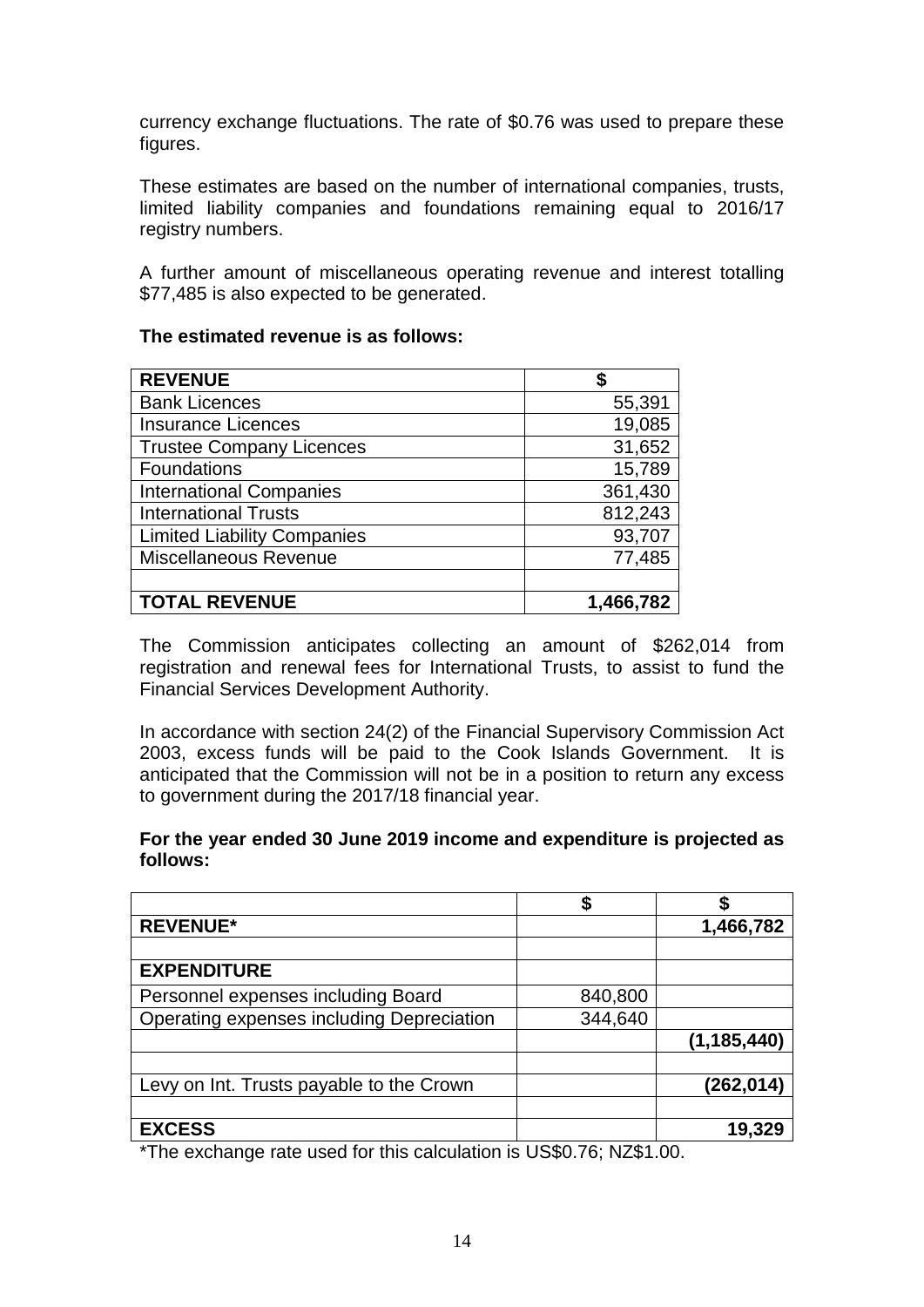## **The costs, if any, to the Commission in applying Government's policies.**

In applying the government's accounting policies the Commission will incur amortisation expense of \$42,081 in relation to the online registry software for the year ended 30 June 2018. This intangible asset was obtained at no direct cost to the Commission, via funding from the New Zealand Aid programme, but is required to be amortised in line with government policy.

### **The Accounting Policies of the Commission**

The General Accounting Policies of the Commission for the year ended 30 June 2018, and for the subsequent financial years, will be as follows:

### **Basis of Preparation of Accounts**

(i) Reporting Entity

The financial statements are for the Financial Supervisory Commission, which is considered to be an agency of the Crown. The Financial Supervisory Commission carries out services as mandated under the Financial Supervisory Commission Act 2003.

#### (ii) Statement of Compliance

The financial statements are prepared in accordance with the Ministry of Finance and Economic Management Act 1995-96 and with the International Public Sector Accounting Standards issued by the International Public Sector Accounting Standards Board.

### (iii) Measurement Base

The financial statements will be prepared on a going concern basis and the accounting policies will be applied consistently throughout the period.

The Significant Accounting Policies of the Commission will not change from the 2016/17 financial year. The detailed policies form part of the annual audited Financial Statements and may be viewed in full in the Commission's Annual Report. The Financial Statements of the Commission are audited by the Cook Islands Audit Office and the Annual Report is published on the Commission's website [\(www.fsc.gov.ck\)](http://www.fsc.gov.ck/) following submission to the Minister of Finance before 30 September each year.

### **Other Matters as agreed between the Minister of Finance and the Commission.**

No additional matters have been agreed between the Minister of Finance and the Commission for inclusion in this Statement of Intent for the year 1 July 2017 to 30 June 2018, this may change following completion of the Cook Islands Mutual Evaluation.

At this time it is difficult to determine whether any additional matters will be agreed upon between the Minister of Finance and the Commission for the